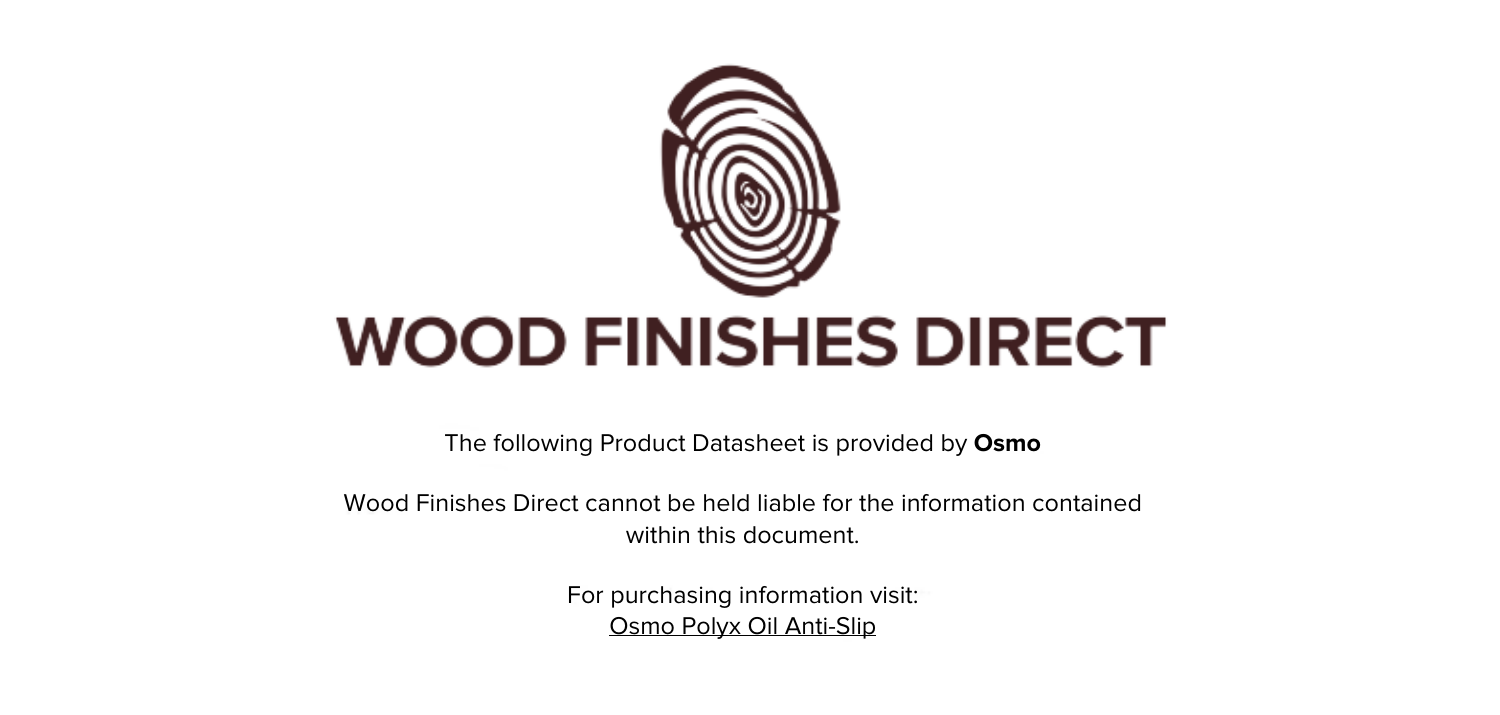

# POLYX®-OIL ANTI-SLIP/ **ANTI-SLIP EXTRA**

Ideal for interior wooden flooring for which a higher slip resistance is required.



Anti-Slip (R9) Anti-Slip (R11)

# PRODUCT DESCRIPTION

Clear wood finish for interior wooden flooring for which a higher slip resistance is required. Osmo Polyx®-Oil Anti-Slip uniquely combines the advantages of natural oils and waxes in one product and is resistant to dirt, water and abrasion.

In comparison to conventional finishes, the use of plant ingredients creates a more evenly coloured and more harmonious appearance. Simple application without primer or intermediate sanding - this saves time and money.

Suitable for wood; microporous surface does not crack, peel, flake or blister. Resistant to wine, beer, cola, coffee, tea, fruit juice, milk and water according to DIN 68861-1A - no water spots. When dry, finish is safe for humans, animals and plants and is suitable for children's toys as per EN 71.3 (European norm) and is saliva-resistant and sweatproof according to DIN 53160 (German industrial norm).

# RECOMMENDED USE

Osmo Polyx®-Oil Anti-Slip is ideally suitable for protecting all wooden floors for which higher slip prevention is required (public spaces), such as solid wood and plankwood flooring, blockstrip, OSB and cork flooring.

### **INGREDIENTS**

Based on natural plant oils and waxes (sunflower oil, soya oil, thistle oil, carnauba wax and candelilla wax), paraffin, siccatives (drying agents) and waterrepellent and non-slip additives. Dearomatized white spirit (benzene-free). This product fulfils EU regulations (2004/42/EC) according to the VOC content of max. 500 g/l (Cat. A/i (2010)).

Detailed declaration of ingredients available upon request.



# **TECHNICAL DATA**

Specific gravity: 0.88-0.91 g/cm<sup>3</sup> Viscosity: thixotropic, viscous/creamy Odour: faint/mild, after drying odourless Flash point: >60°C acc. DIN 53213

# **STORAGE**

Up to 5 years and longer if can is kept dry and closed tightly. If thickened by frost, store for 24-36 hours at room temperature before use.

# SURFACE PREPARATION

Wood surface must be clean, dry and frost-free (moisture content max. 18%).

Osmo Polyx®-Oil Anti-Slip is ready to use, please do not thin. Stir well before use.

Clean old microporous stains thoroughly. Old paints and lacquers must be completely removed. As a general rule, wear a dust mask during sanding works. Fill small cracks, larger joints or holes in wood (with Osmo Wood Filler).

Sand wood surfaces carefully. Begin with coarse sandpaper – final sanding work for flooring P120-150. Before oiling the surface, remove sanding dust with a broom or vacuum.

The finished surface is, among other things, influenced by the wood's natural characteristics. Therefore, a trial application is always required, especially for unfamiliar surfaces.

# METHODS OF APPLICATION

Apply thinly and evenly to the clean and dry wood along the wood grain with Osmo Natural Bristle Brush, Osmo Microfibre Roller or Osmo Floor Brush 150 mm, and spread well.

Allow to dry for approx. 8-10 hours with good ventilation.